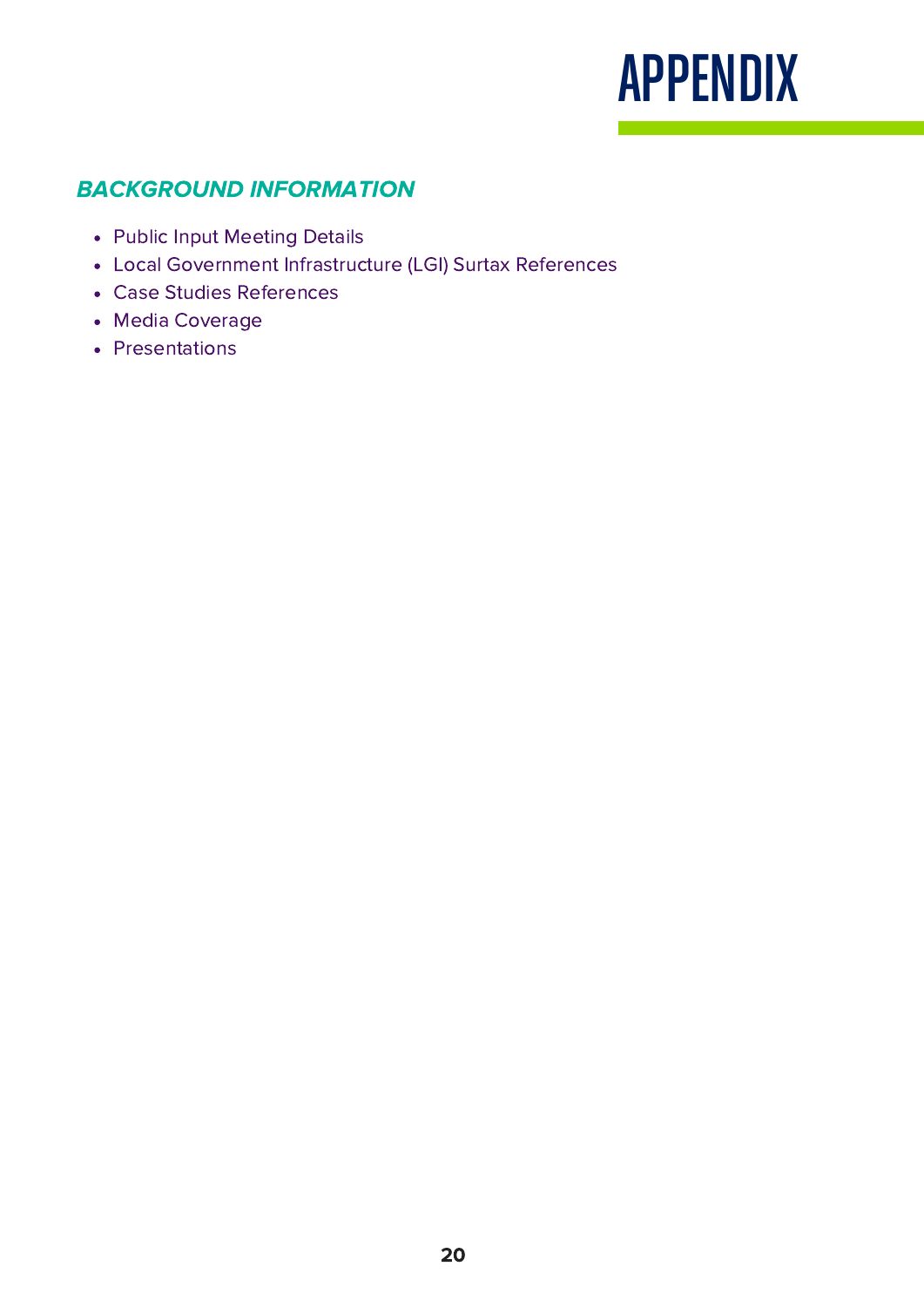# PUBLIC MEETING INPUT

## Public Meeting No. 1 Wednesday, March 29, 2017: Alachua County TRS

On Wednesday, March 29th, the i3 Steering Committee presented a process overview at the first i3 Public Input Meeting, held at the Alachua County Senior Recreation Center from 6:00 p.m. to 8:00 p.m. Brian Scarborough, i3 Steering Committee Chair, advised the gathered audience of citizens and public officials that—based on the research done to that point—the community's schools and roads infrastructure needs serious rehabilitation, and the public safety radio system (TRS) connecting emergency responders, hospitals, the school board and other organizations is seriously outdated, sometimes forcing responders to use their personal cellphones to communicate.

Alachua County Sheriff Sadie Darnell and her staff followed, with a presentation highlighting just how critical the public safety need is—during recent incidents at a local high school and a big-box retailer, deputies at the scenes were unable to connect with dispatchers for several critical minutes.

Following a Q&A session, audience members broke into small groups to share their views on community infrastructure needs and how to fund those.

## Breakout Session Notes

### Question 1: What do you think are the infrastructure needs in our community (Alachua County) and why?

- Group 1: Schools (buildings, recreation equipment and technology); public safety; internet access in rural areas; roads (maintenance and capacity)
- Group 2: Police radio, school improvements, roads/sidewalks
- Group 3: Roads maintenance, traffic management, radio system, schools (cafeterias, labs)

### Question 2: What are the infrastructure needs (if any) where you live or where you work?

- Group 1: Lack of communication during crisis situations (Duval Elementary, lock-down situation)
- Group 2: Achievement gap between white and black students, using too much technology that isn't helping students, budget for roads in Waldo
- Group 3: Roads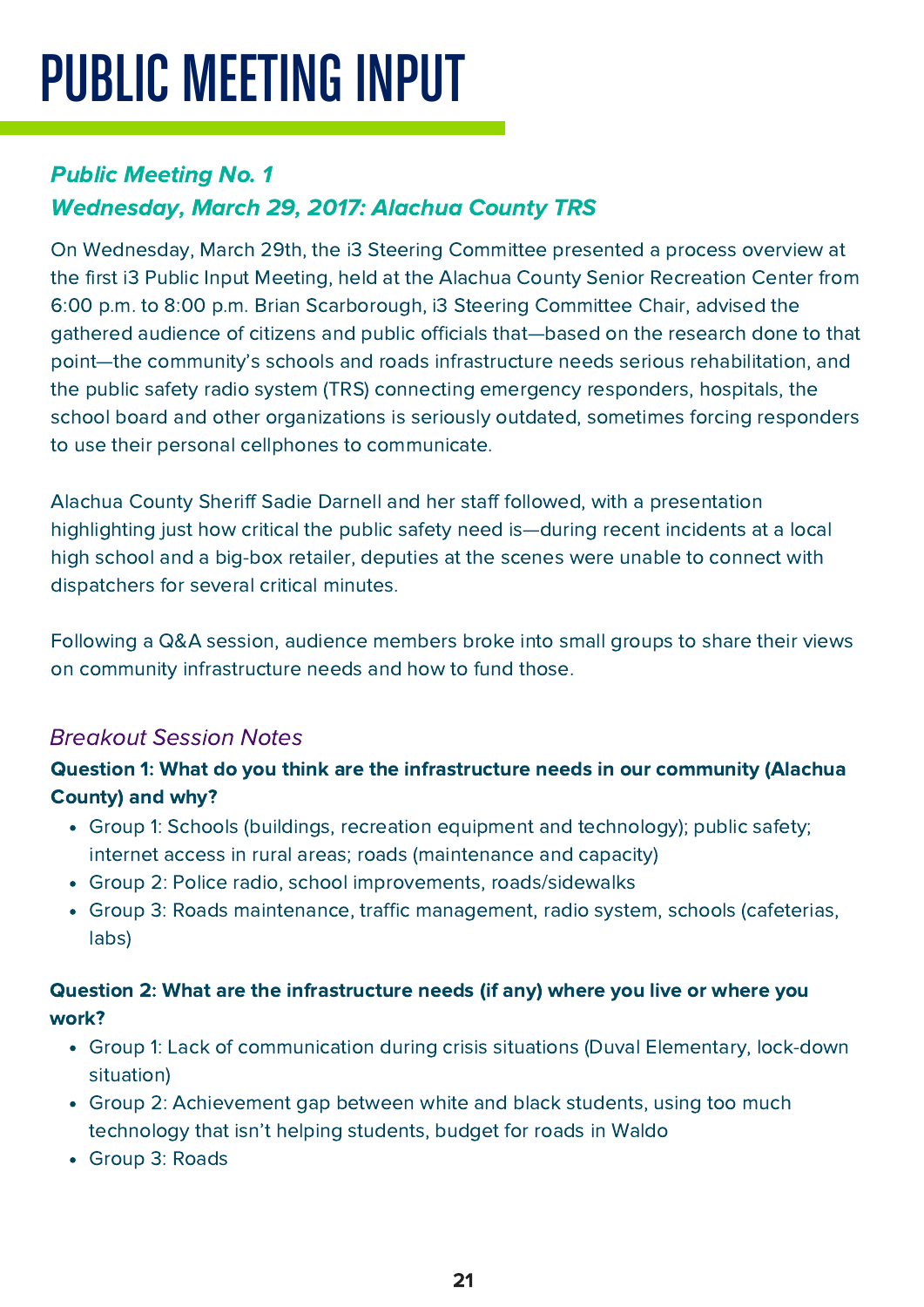#### Question 3: If you could prioritize the top 3 infrastructure needs, what would they be—in rank order—and why?

- Group 1: 1) schools, 2) public safety, 3) internet access in rural areas, 4) roads
- Group 2: 1) communication system, 2) roads, 3) schools
- Group 3: 1) roads, 2) radio system, 3) mass transportation for the general population

### Question 4: If you had \$100 to allocate toward addressing any infrastructure needs (such as repairing public schools, fixing roads, enhancing parks, upgrading the 911 communications system), how would you allocate it?

- Group 1: 40% on schools, 10% on public safety, 10% on internet, 40% on roads
- Group 2: did not allocate, discussed need for educational funding, not cosmetic fixes
- Group 3: 60% on roads, 20% on radio system, 20% on schools

#### Question 5: Generally speaking, would you support an increase in the sales tax to pay for any infrastructure needs? Why?

- Group 1: Majority say yes, would like to see public/private partnerships
- Group 2: Yes for sales tax, no to another millage tax
- Group 3: Yes with time limit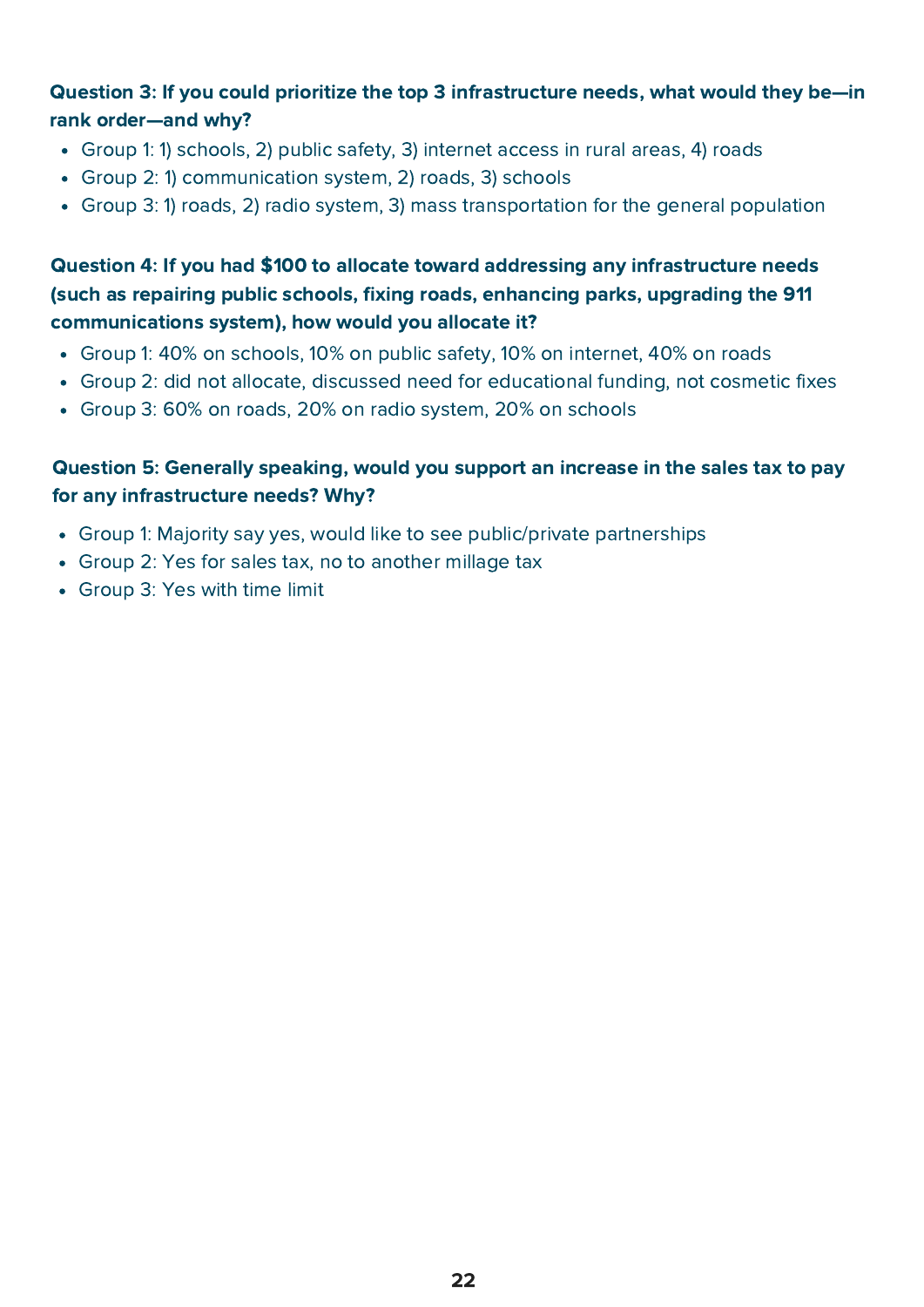## Public Meeting No. 2 Tuesday, May 23, 2017: Alachua County Public Schools (ACPS) **Infrastructure**

On Tuesday, May 23, 2017, the i3 Steering Committee hosted the second Public Input Meeting, with co-hosts UF Health, at the Shands Auxiliary Conference Center, from 6:00 p.m. to 8:00 p.m. i3 Chair Brian Scarborough provided an overview of the i3 process to that point and advised the gathered audience of citizens and public officials that—based on the research done to that point—the community's schools and roads infrastructure needs serious rehabilitation, and the public safety radio system (TRS) connecting emergency responders, hospitals, the school board and other organizations is seriously outdated, sometimes forcing responders to use their personal cellphones to communicate.

Alachua County Public Schools (ACPS) Director of Community Planning Vicki McGrath and Public Information Officer Jackie Johnson then presented an overview of the schools' infrastructure needs, highlighting that it would take an estimated \$18.5 million for the school board to catch up on deferred maintenance needs to roofs, heating, ventilation, air conditioning, painting and flooring. The ACPS team then reviewed current and potential funding sources to meet this great need.

Following a Q&A session, audience members broke into small groups to share their views on community infrastructure needs and how to fund those.

## Breakout Session Notes

Question 1: Are you concerned about the state of infrastructure (such as school facilities, roads, public safety equipment, internet connectivity, parks and recreation facilities)?

- If yes, what particularly concerns you?
- If no, why?
- Group 1: Facilities may not be most critical, quality of teaching may be, but teachers must have proper assets to teach; portables are a concern; politics of busing, east v west; marketing and message matter
- Group 2: Yes, roads and schools; state of schools affects the ability to bring potential employers/employees to area—economic development
- Group 3: Roads (access and conditions), schools, public safety, public spaces/culture, public transportation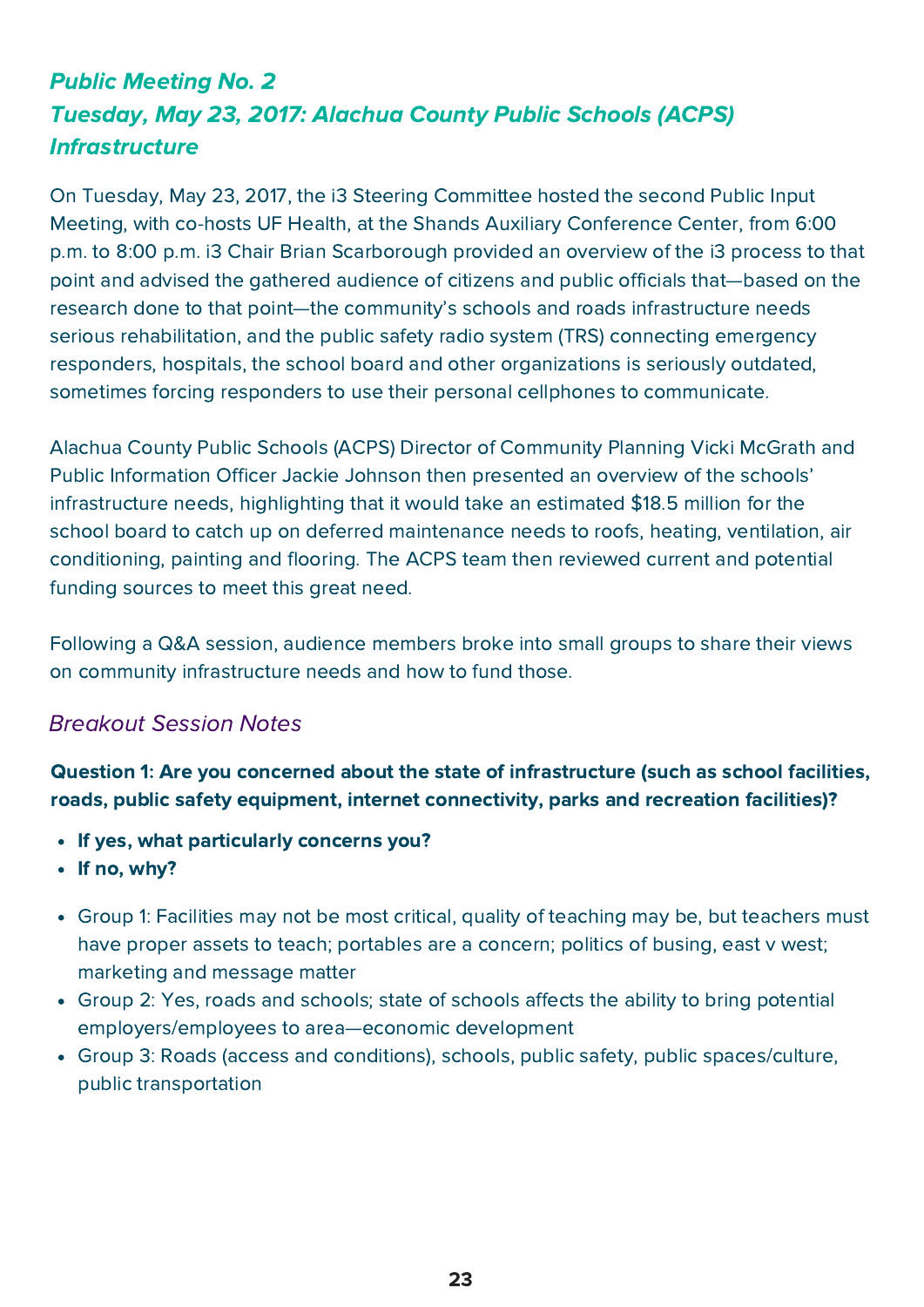- Group 4: Road maintenance and early education need to be the priorities; charter schools vs. public schools is misreported; schools don't appear to be in the community development discussion
- Group 5: Schools, roads, public safety, internet connectivity, parks and recreation
- Group 6: Achievement gap in the schools, income disparity, early learning, school infrastructure—facilities do matter
- Group 7: Infrastructure is not adequately supported, constant state of decline, don't need new schools, but updated of existing is needed, role of business community?
- Group 8: Lack of state priority for school needs
- Group 9: Roads, schools, public safety communications, water/drainage issues, public spaces
- Group 10: School infrastructure most concerning; restrooms, heat, lack of space, drainage, public safety communications system

### Question 2: What are the top 5 infrastructure issues in the County, with 1 being the top priority?

- Group 1: 1) Schools, 2) roads, 3) public safety communications, 4) internet speed, 5) GRU rates
- Group 2: 1) Transportation, 2) public safety communications, 3) schools, 4) parks and recreation
- Group 3: 1) Schools, 2) roads, 3) public spaces, 4) public safety, 5) public transportation
- Group 4: 1) Schools, 2) roads, 3) internet, 4) safety equipment, 5) parks and recreation
- Group 5: 1) Schools, 2) public safety, 3) roads, 4) internet connectivity, 5) parks and recreation
- Group 6: 1) Schools, 2) parks and recreation, 3) roads and internet connectivity, 4) public safety
- Group 7: 1) Public safety, 2) schools parks and recreation, 3) internet connectivity 4) roads
- Group 8: 1) Schools, 2) public safety, 3) roads
- Group 9: 1) Roads, 2) schools, 3) public safety communications, 4) water, 5) prevention
- Group 10: 1) Public safety communications, 2) roads, 3) schools, 4) water

Question 3: Local government has several funding mechanisms at their disposal to pay for infrastructure needs, such as impact fees, property taxes and sales surtaxes. Do you feel any of these are more effective than others?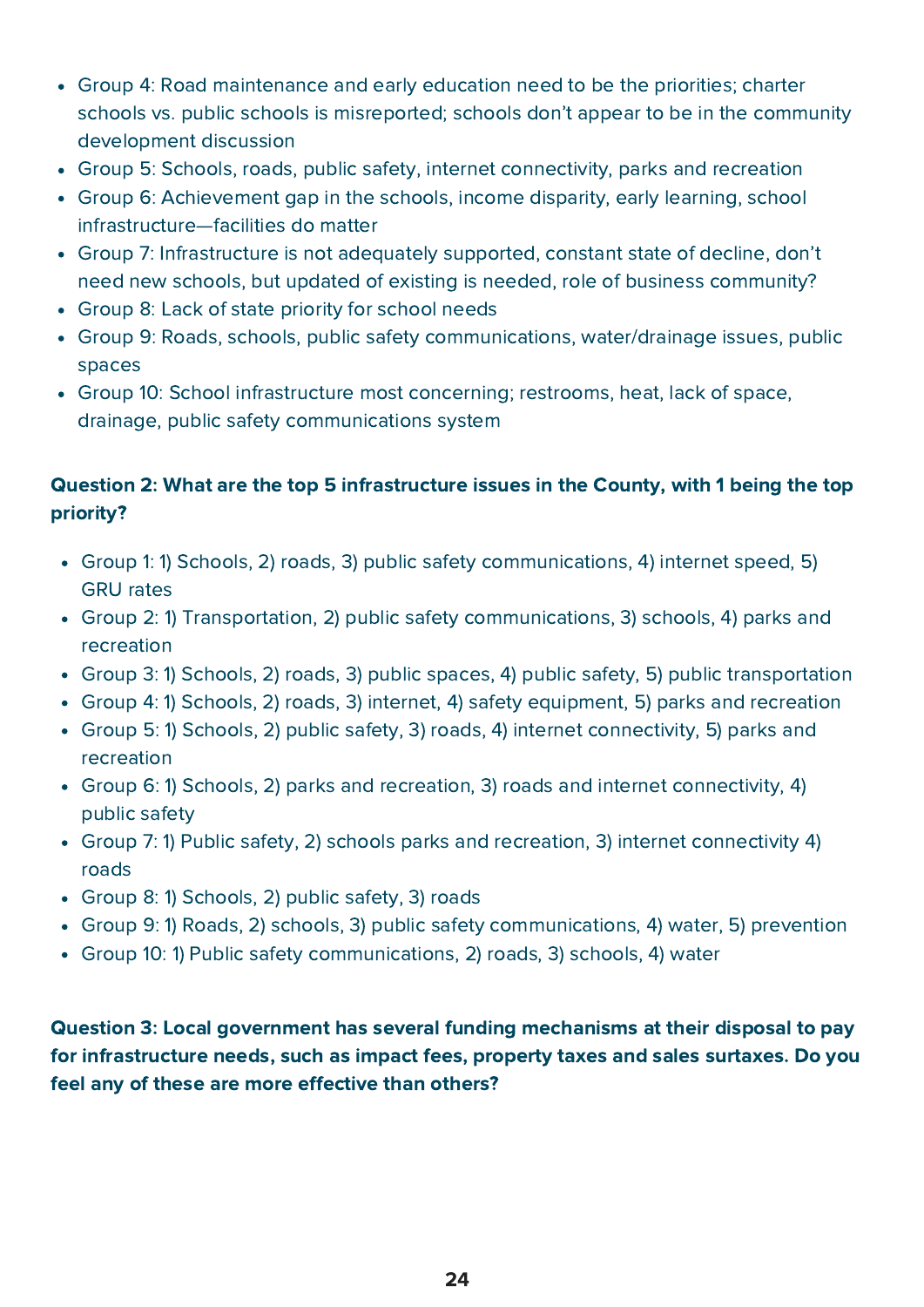- Group 1: sales tax, because impact fees are limited to expansion; must have oversight
- Group 2: sales tax; restore 2 mill for schools
- Group 3: explore impact fees for education; legislative fees
- Group 4: sales tax
- Group 5: sales tax, because 30% of the dollars come from outside Alachua County
- Group 6: sales tax, in light of our transient community
- Group 7: whichever provides most flexibility—ability to sunset sales tax
- Group 8: sales tax more progressive than property taxes
- Group 9: sales tax ensures everyone who uses, pays; must have accountability
- Group 10: sales tax, because that affects everyone (fix communications tax)

#### Question 4: Given \$100 to spend on infrastructure, how would you spend it?

- Group 1: \$40 on schools; \$40 on roads; \$20 on public safety communications
- Group 2: \$60/\$40 schools and roads; extra \$10 on communications
- Group 3: \$40 on schools; \$25 on roads; \$15 on public spaces; \$10 on public safety
- Group 4: \$60 on schools, \$40 on roads
- Group 5: \$50 on schools, \$30 on roads, \$20 on public safety
- Group 6: \$50 on schools, \$50 on roads
- Group 7: focus on one issue, public safety communications
- Group 8: split between schools, public safety and roads
- Group 9: split between priorities
- Group 10: split between public safety communications, roads, schools and water

#### Question 5: Are there other unfunded/underfunded needs in the community?

- Group 1: body cameras for law enforcement; beautification; scooter lanes; elevated crosswalks; east/west corridor; loop around Gainesville
- Group 2: need funding for economic development and for early education
- Group 3: zoning with equity, fill empty seats to get more state dollars, culture before infrastructure
- Group 4: mental health programs, early childhood development, year-round/summer programs
- Group 5: transportation
- Group 6: early childhood programs, affordable housing
- Group 7: hunger, early childhood programs, mental health, homelessness, public safety, teacher salaries, community healthcare center
- Group 8: affordable healthcare and affordable housing
- Group 9: roads and schools
- Group 10: public transportation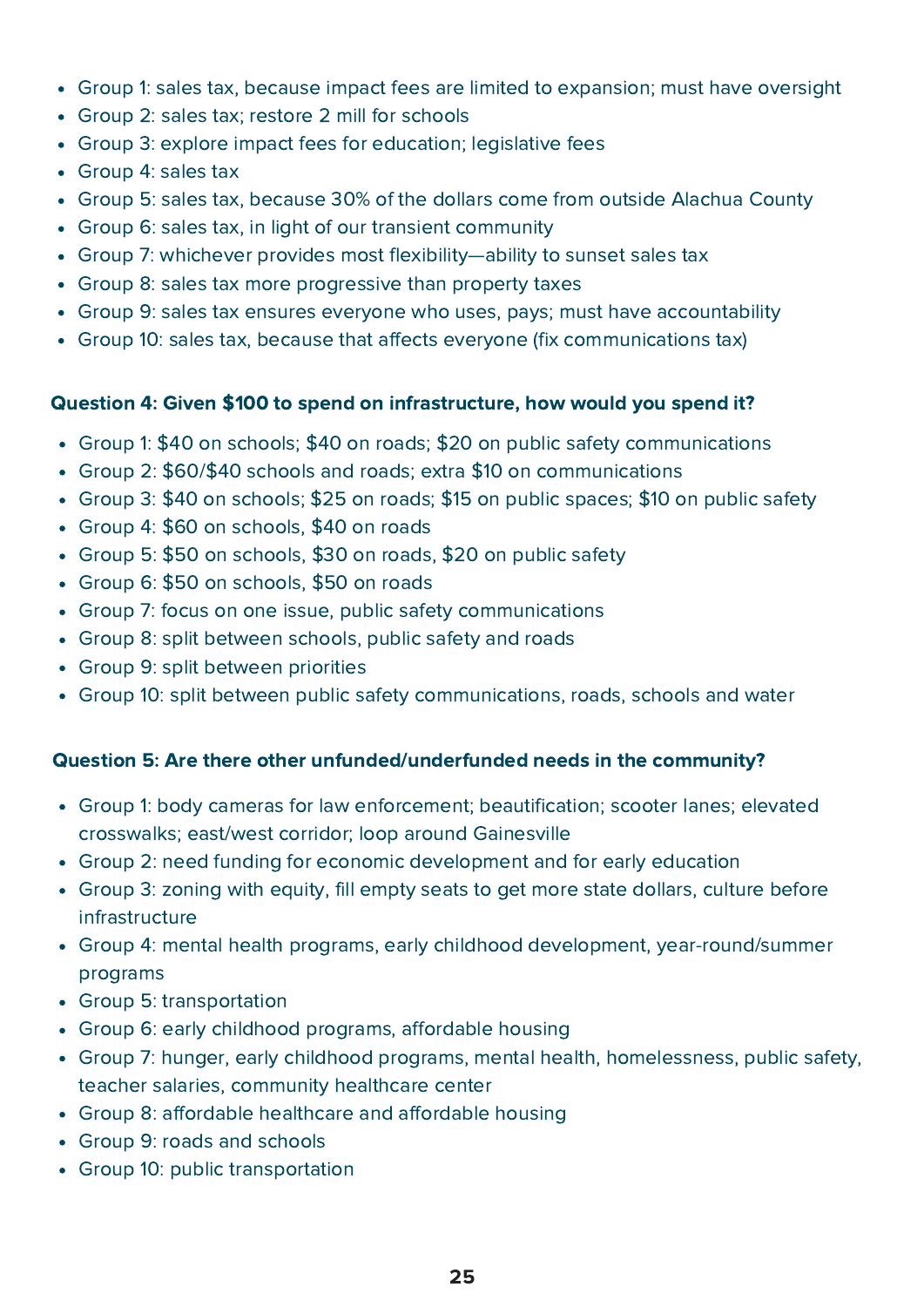## Public Meeting No. 3 Wednesday, July 12, 2017: Alachua County Roads Infrastructure

On Wednesday, July 12th, the i3 Steering Committee hosted the third Public Input Meeting, with co-hosts North Florida Regional Medical Center (NFRMC), from 6:00 p.m. to 8:00 p.m., at NFRMC's South Tower Conference Center. Brian Scarborough, i3 Steering Committee Chair, provided an overview of the i3 effort so far, advising the gathered audience of citizens and public officials that—based on the research done to that point—the community's schools and roads infrastructure needs serious rehabilitation, and the public safety radio system (TRS) connecting emergency responders, hospitals, the school board and other organizations is seriously outdated, sometimes forcing responders to use their personal cellphones to communicate.

Alachua County Deputy Manager for Public Works James Harriott and County Engineer Ramon Gavarrete then reviewed our roadway repair and maintenance needs and the currently available funding sources. They advised the audience that funding for road resurfacing needs to be increased five-fold for timely maintenance and avoidance of increased costs. The price of delay eventually removes resurfacing as an option and the cost to reconstruct a failed road is three times that of resurfacing.

Following a Q&A session, audience members broke into small groups to share their views on community infrastructure needs and how to fund those.

#### Breakout Session Notes

Question 1: Are you concerned about the state of infrastructure (such as school facilities, roads, public safety equipment, internet connectivity, parks and recreation facilities)?

- If yes, what particularly concerns you?
- If no, why?
- Group 1: Yes, roads, used every day, we see drainage with pedestrians and bikes. Roads and schools
- Group 2: 100% yes, there is a concern
- Group 3: What it takes to maintain roads, structure win/win creative solutions, need to educate, need bike trails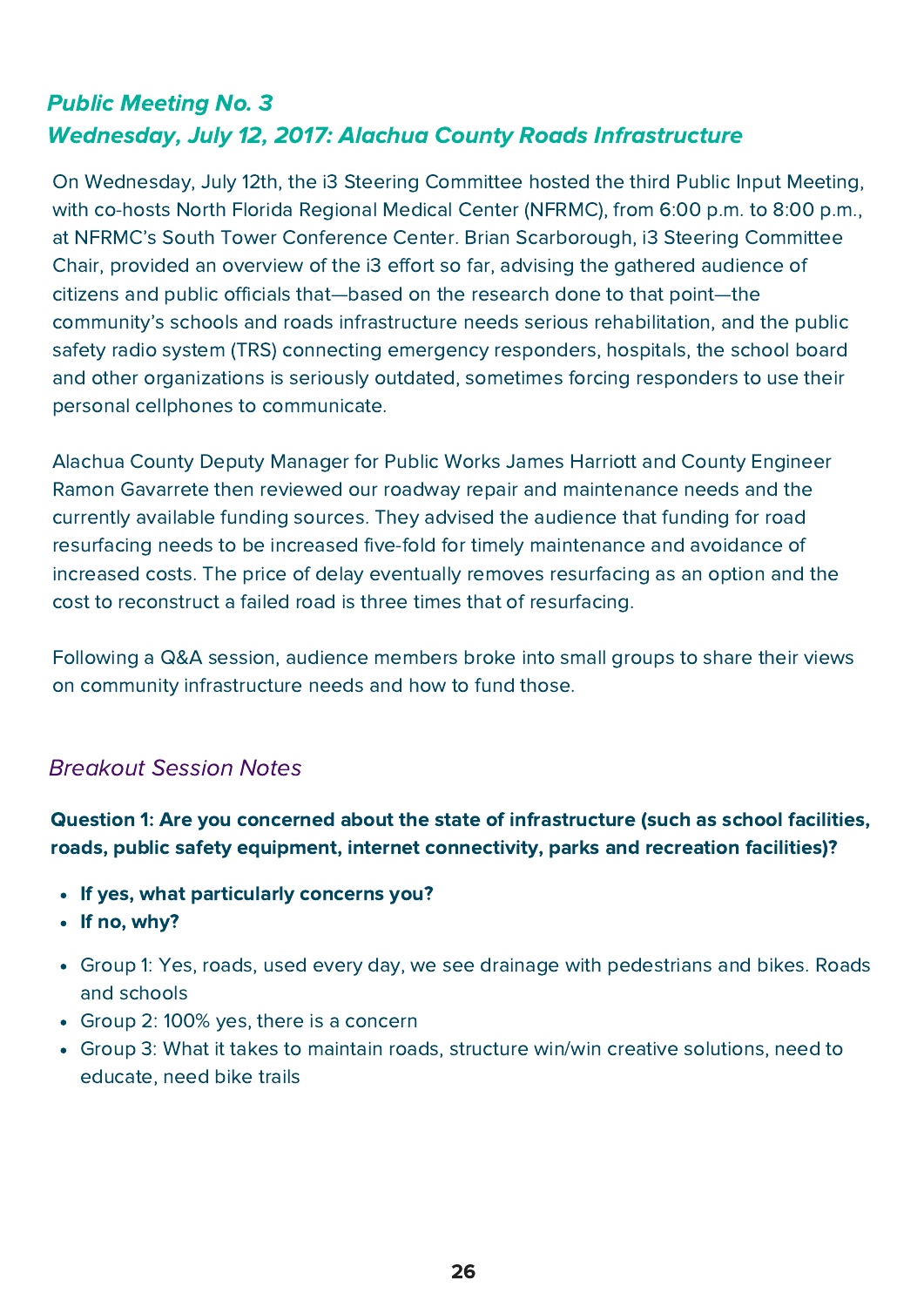- Group 4: Larger percentage is spent on staffing programs instead of infrastructure (ie, GPD too slow, tremendous waste of funds, too much vacillating); the system is holding us back, use funds or lose them, instead we need to be able to save funds to be able to fund projects, we need to prioritize
- Group 5: Schools the top priority, then public safety, internet connectivity, parks and recreation and roads. Roads are important to the community, to move vehicles efficiently, but concerns about loss of public trust for maintaining our roads and infrastructure, concerns that money will not be secure

## Question 2: What are the top 5 Infrastructure issues in the County, with 1 being the top priority?

- Group 1: roads and schools, internet connectivity/infrastructure and emerging technology priority (competition)
- Group 2: public safety equipment, then schools before roads
- Group 3: first responder equipment, roads, schools, use matrix to determine the most pressing issue with priorities/hierarchy, then approach business community
- Group 4: schools, roads, fire rescue, public engagement
- Group 5: roads, schools, internet connectivity, parks and recreation, safety

### Question 3: Local government has several funding mechanisms at their disposal to pay for infrastructure needs, such as impact taxes, property taxes and sales surtaxes. Do you feel any of these are more effective than others?

- Group 1: sales tax, proven, fair, "outside" revenue user over property tax
- Group 2: more likely to pass a sales tax, and most profitable
- Group 3: sales tax, property taxes, consideration of the impact a gas tax has on lower income population, capture money of visitors going through, crowdfunding
- Group 4: property tax is hard; with sales tax, non-residents pay their share; gas taxes are tapped, can't make it higher; impact fees are high
- Group 5: advocate without money to get us out of the hole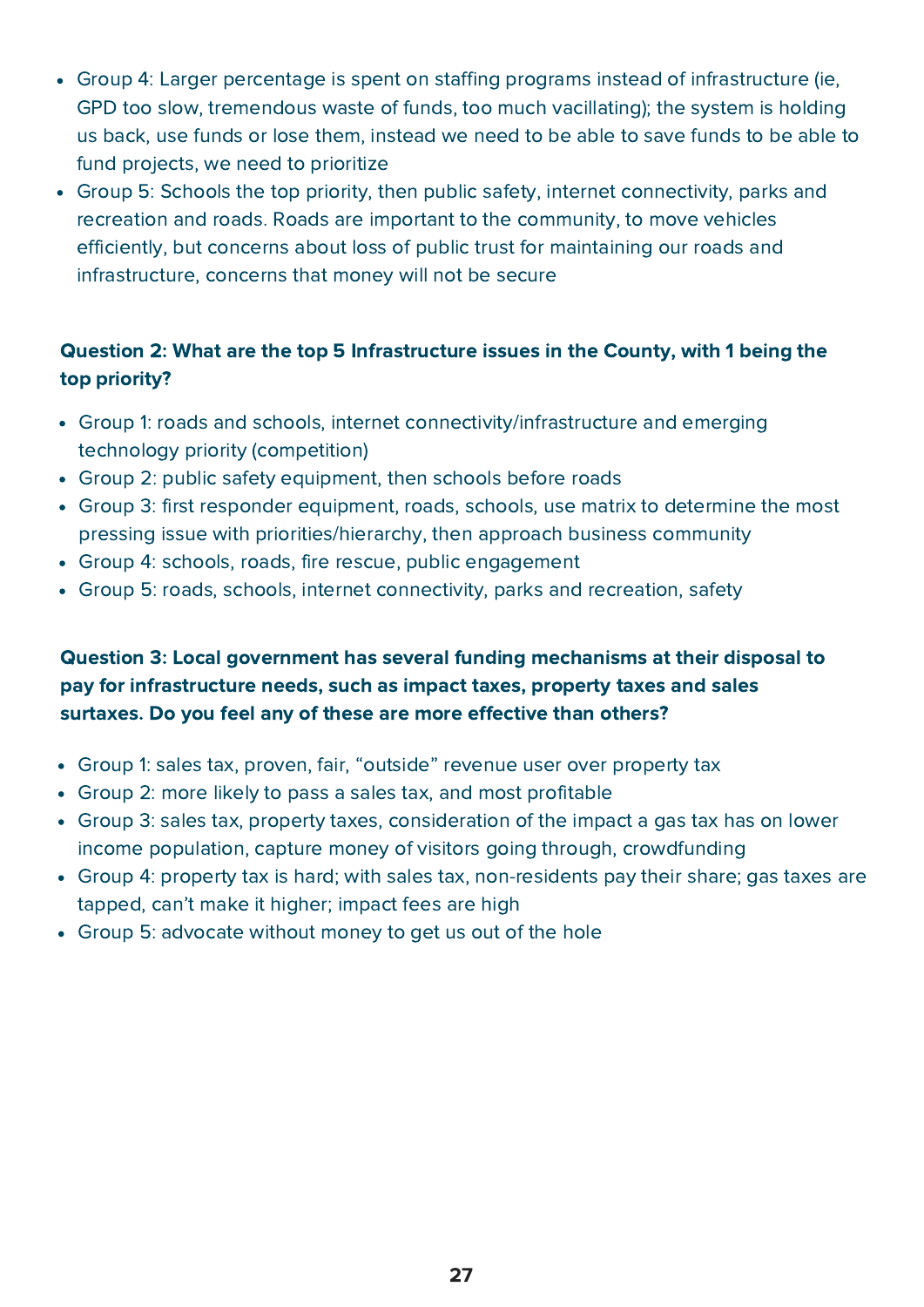#### Question 4: Given \$100 to spend on infrastructure, how would you spend it?

- Group 1: communicators hope for another funding source, but would allocate \$45 on school, \$45 on roads, \$10 on internet connectivity, look for buy-in success and referendum
- Group 2: \$40 schools, \$15 public safety, \$30 roads, \$15 internet, 0 parks
- Group 3: explore public/private partnerships for the selection
- Group 4: \$50 roads, \$50 schools
- Group 5: identify miniature transitions to succeed

#### Question 5: Are there other unfunded/underfunded needs in the community?

- Group 1: sales tax, proven, fair, "outside" revenue user over property tax
- Group 1: education of issues, however, focus on roads and schools
- Group 2: internet is a great need, but not enough financial information
- Group 3: mental health, cost of electricity, internet availability, education campaign about the issues, volunteer group getting attention through grassroots engagement
- Group 4: early childhood education, Eastside mentorship program, tangible skills for working, fracture, dilute, gentrify, create areas of fusion, internet
- Group 5: UF has different opinions as to which was top priority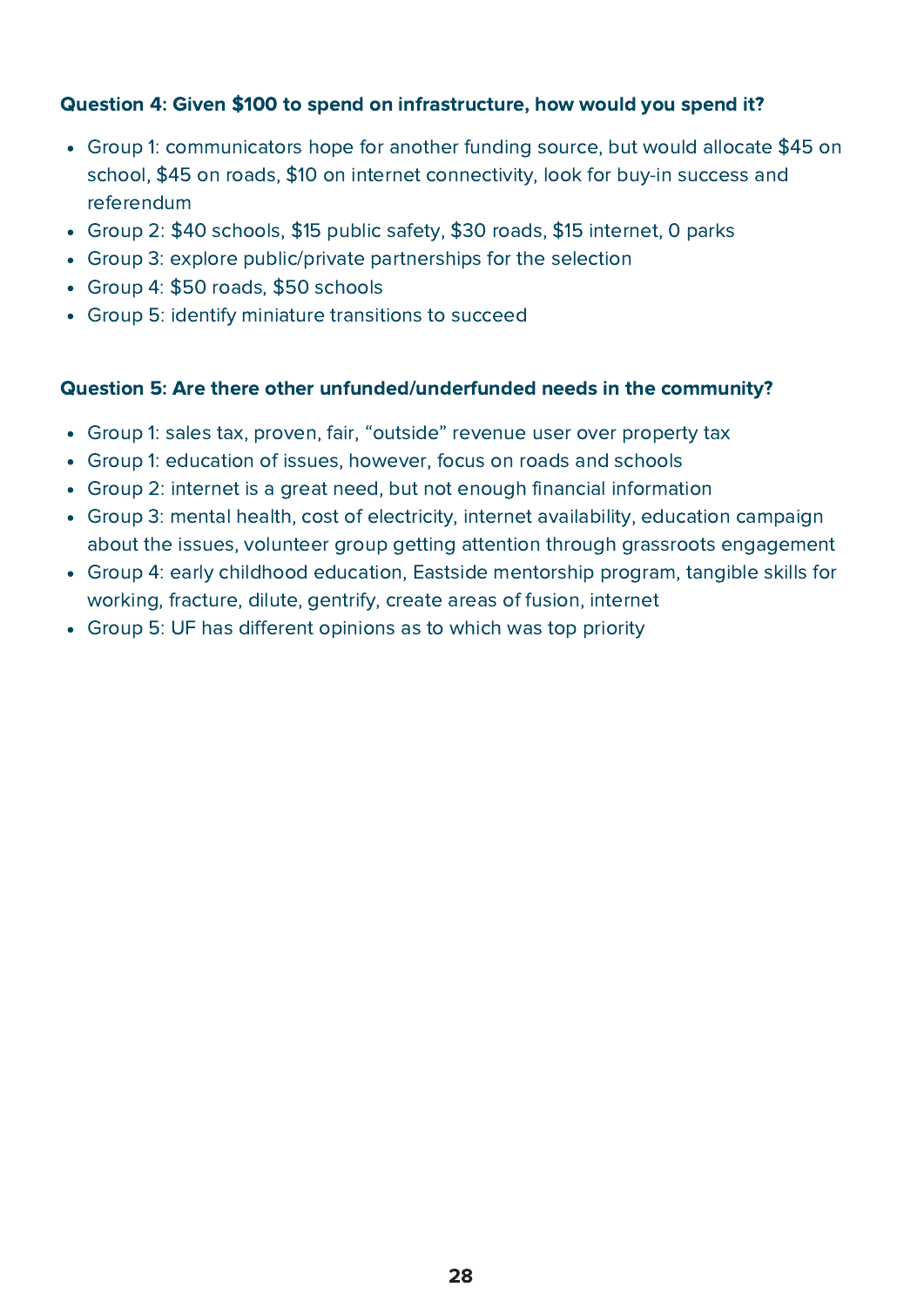# LGI SURTAX REFERENCES

#### Follow these embedded links to access source [material.](http://www.votealachua.com/Portals/Alachua/Documents/Misc/Alachua_County_Ordinance_Initiative_Process.pdf)

- Alachua County Charter [Initiative](http://www.votealachua.com/Portals/Alachua/Documents/Misc/Alachua_County_Ordinance_Initiative_Process.pdf) Process
- 2017 Local [Discretionary](http://www.edr.state.fl.us/Content/local-government/data/county-municipal/2017LDSSrates.pdf) Surtax Rates by County
- The Florida Statutes for [Discretionary](http://www.leg.state.fl.us/STATUTES/index.cfm?App_mode=Display_Statute&URL=0200-0299/0212/Sections/0212.055.html) Sales Surtaxes
- 2016 Report Card for Florida's [Infrastructure](https://www.infrastructurereportcard.org/wp-content/uploads/2017/01/2016_RC_Final_screen.pdf)  $\bullet$
- Florida Policy Institute [2016-2017](http://www.fpi.institute/floridas-2016-2017-budget-increases-some-funding-but-will-not-maintain-infrastructure-or-services-needed-to-maintain-quality-of-life/) Budget Review
- Local Option Taxes Authorized by the State [Legislature](http://floridarevenue.com/taxes/taxesfees/Pages/local_option.aspx)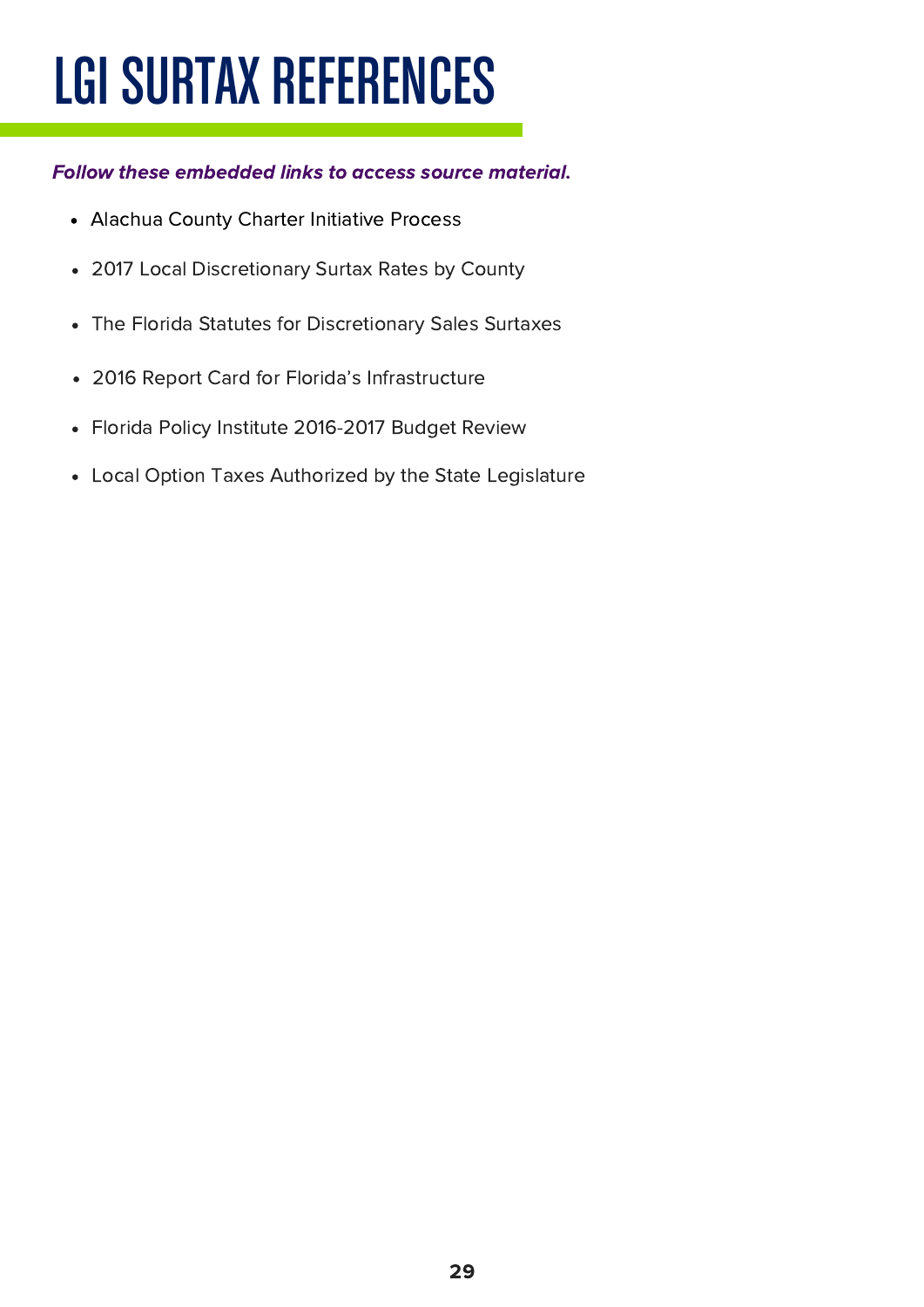# **CASE STUDIES REFERENCES**

#### Follow these embedded links to access source [material.](http://www.votealachua.com/Portals/Alachua/Documents/Misc/Alachua_County_Ordinance_Initiative_Process.pdf)

#### Lake County

- Lake [County](http://www.lakecountychamberalliance.com/Graphics/PennySalesTax/Penny%20Sales%20Tax%20-%20Why%20to%20Vote%20NO.pdf) Penny Sales Tax Why to Vote No
- Lake County Florida [Infrastructure](https://www.lakecountyfl.gov/infrastructure_sales_tax/history.html) Sales Tax Renewal

#### Marion County

- [Gainesville](http://www.gainesville.com/article/LK/20160320/News/604145580/GS/) Sun: April Warren, Staff Writer: Marion Applies Road Tax: Why Not Alachua? (March 20, 2016)
- Ocala Star [Banner:](http://www.ocala.com/news/20160315/marion-county-voters-approve-a-sales-tax-hike-for-roads-public-safety-needs) Fred Hiers, Staff Writer: Marion County voters approve a sales tax hike for roads, public safety needs. (March 15, 2016)
- [MarionSalesTax.org](https://www.marionsalestax.org/)

#### Manatee County

- Bradenton Herald: Editorial: Herald recommends yes vote on county's half-cent [infrastructure](http://www.bradenton.com/opinion/editorials/article106655367.html) sales tax request. (Oct. 8, 2016)
- Manatee HS News: Jack Lyons, Editorial Editor: The two half-cent tax hikes on the [November](https://manateehsnews.wordpress.com/2016/09/27/the-two-half-cent-tax-hikes-on-the-november-ballot/) ballot. (Sept. 27, 2016)
- Bradenton Herald: Claire Aronson & Meghin Delaney, Herald staff writers: Voters approve school, county sales tax [measures.](http://www.bradenton.com/news/local/education/article113423568.html) (Nov. 8, 2016)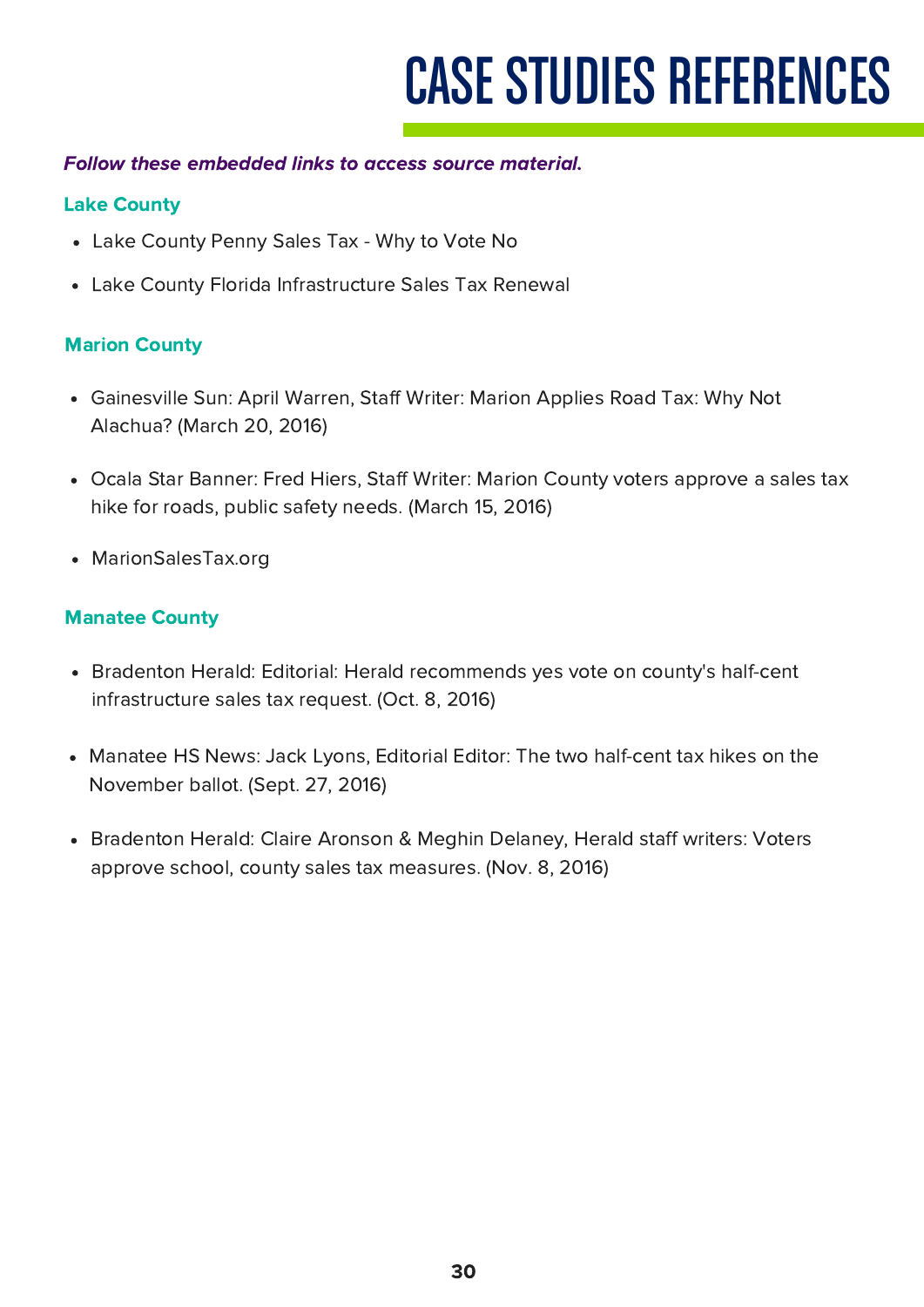# MEDIA LINKS

These links refer to media coverage of the i3 effort, as well as of previous sales tax [initiatives.](http://www.votealachua.com/Portals/Alachua/Documents/Misc/Alachua_County_Ordinance_Initiative_Process.pdf) Follow these embedded links to access source material.

- Gainesville Sun: Ron [Cunningham:](http://www.lakecountychamberalliance.com/Graphics/PennySalesTax/Penny%20Sales%20Tax%20-%20Why%20to%20Vote%20NO.pdf) Solution to Road Repair Problems won't be Local (July 14, 2017)
- Gainesville Sun: Jonathan Mills and Jay Nordqvist: [Infrastructure](https://www.lakecountyfl.gov/infrastructure_sales_tax/history.html) Issues Won't Go Away (July 7, 2017)
- [Gainesville](http://www.gainesville.com/article/LK/20160320/News/604145580/GS/) Sun: Not Bright and Shiny, but Basic School Repairs Top Group's List (May 23, 2017)
- Gainesville Sun: Editorial: Involve [Community](http://www.ocala.com/news/20160315/marion-county-voters-approve-a-sales-tax-hike-for-roads-public-safety-needs) in Improving Schools (May 21, 2017)  $\bullet$
- Gainesville Sun: Diyonne McGraw and Clay Sweger: Community has Pressing [Infrastructure](http://www.bradenton.com/opinion/editorials/article106655367.html) Needs (May 19, 2017)
- Gainesville Sun: Council of PTAs Wraps Up First Year [Re-chartered](https://manateehsnews.wordpress.com/2016/09/27/the-two-half-cent-tax-hikes-on-the-november-ballot/) (May 7, 2017)
- Gainesville Sun: Chamber Weighs Needs of Schools, Roads, Emergency [Communications](http://www.bradenton.com/news/local/education/article113423568.html) (March 29, 2017)
- [Gainesville](http://www.bradenton.com/news/local/education/article113423568.html) Sun: Editorial: Consider Impact Fees for Schools (January 15, 2017)  $\bullet$
- Gainesville Sun: Editorial: Finding Fix for School Facilities [\(November](http://www.bradenton.com/news/local/education/article113423568.html) 27, 2016)  $\bullet$
- Gainesville Sun: Chamber [Committee](http://www.bradenton.com/news/local/education/article113423568.html) to Explore Future Ballot Initiative (October 5, 2016)
- Gainesville Sun: Editorial: Chamber making Compromise Harder [\(September](http://www.bradenton.com/news/local/education/article113423568.html) 25, 2016)
- Gainesville Sun: Chamber Opposes Wild Spaces Public Places Tax [\(September](http://www.bradenton.com/news/local/education/article113423568.html) 22, 2016)
- Ocala [Star-Banner:](http://www.bradenton.com/news/local/education/article113423568.html) For Florida Schools, the Lost Years (August 7, 2016)
- [Gainesville](http://www.bradenton.com/news/local/education/article113423568.html) Sun: Marion Okays Road Tax, Why Not Alachua? (March 20, 2016)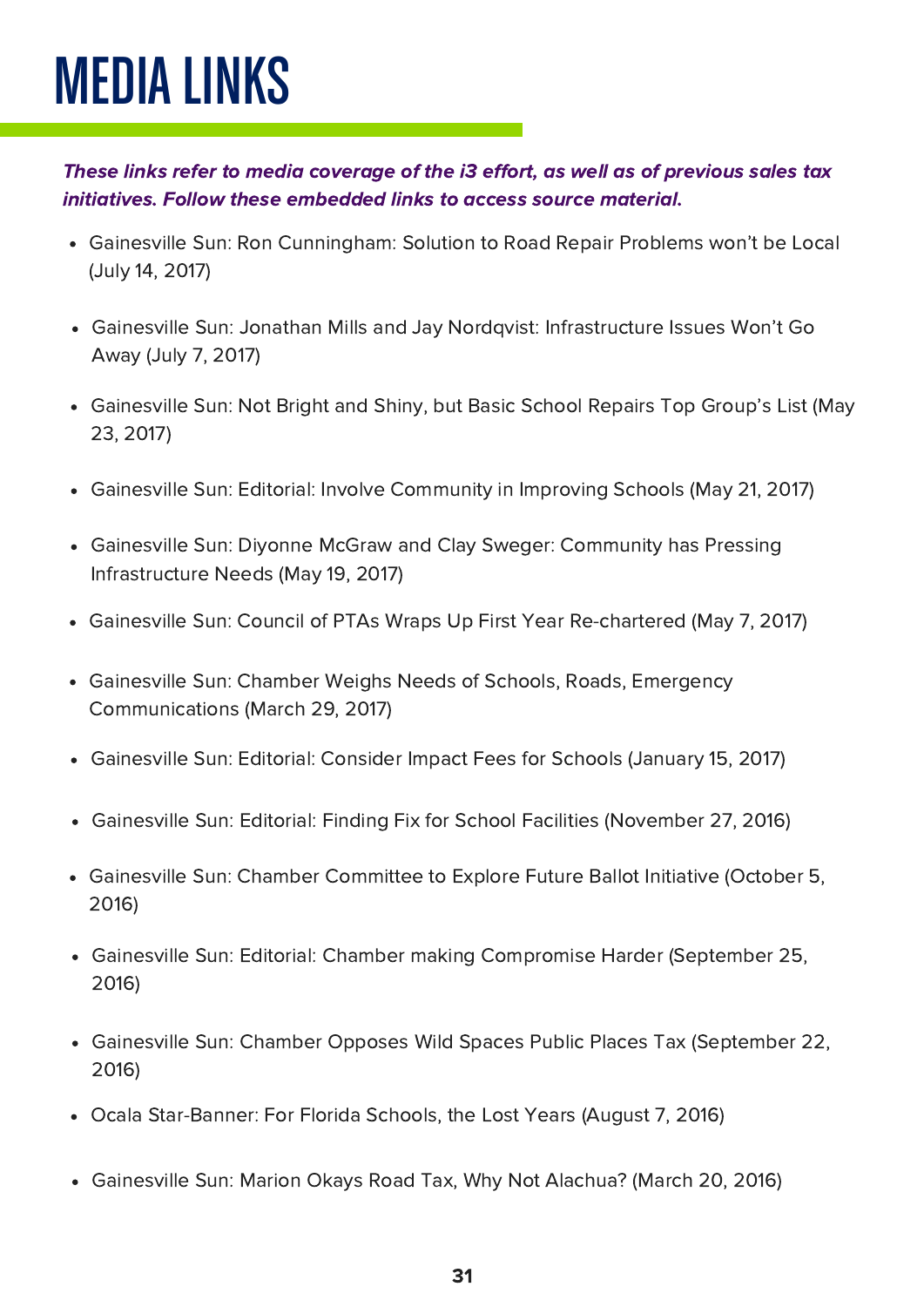- Gainesville Sun: Surtax Vote Showed that with Density Comes Community [\(November](http://www.lakecountychamberalliance.com/Graphics/PennySalesTax/Penny%20Sales%20Tax%20-%20Why%20to%20Vote%20NO.pdf) 9, 2014)
- Gainesville Sun: With [Transportation](https://www.lakecountyfl.gov/infrastructure_sales_tax/history.html) Surtax Defeated, What Now? (November 6, 2014)
- Gainesville Sun: [Transportation](http://www.gainesville.com/article/LK/20160320/News/604145580/GS/) Tax Soundly Defeated in Alachua County (November 4, 2014)
- [Gainesville](http://www.ocala.com/news/20160315/marion-county-voters-approve-a-sales-tax-hike-for-roads-public-safety-needs) Sun: In 3-2 Vote, County puts Roads Tax on Ballot (July 10, 2012)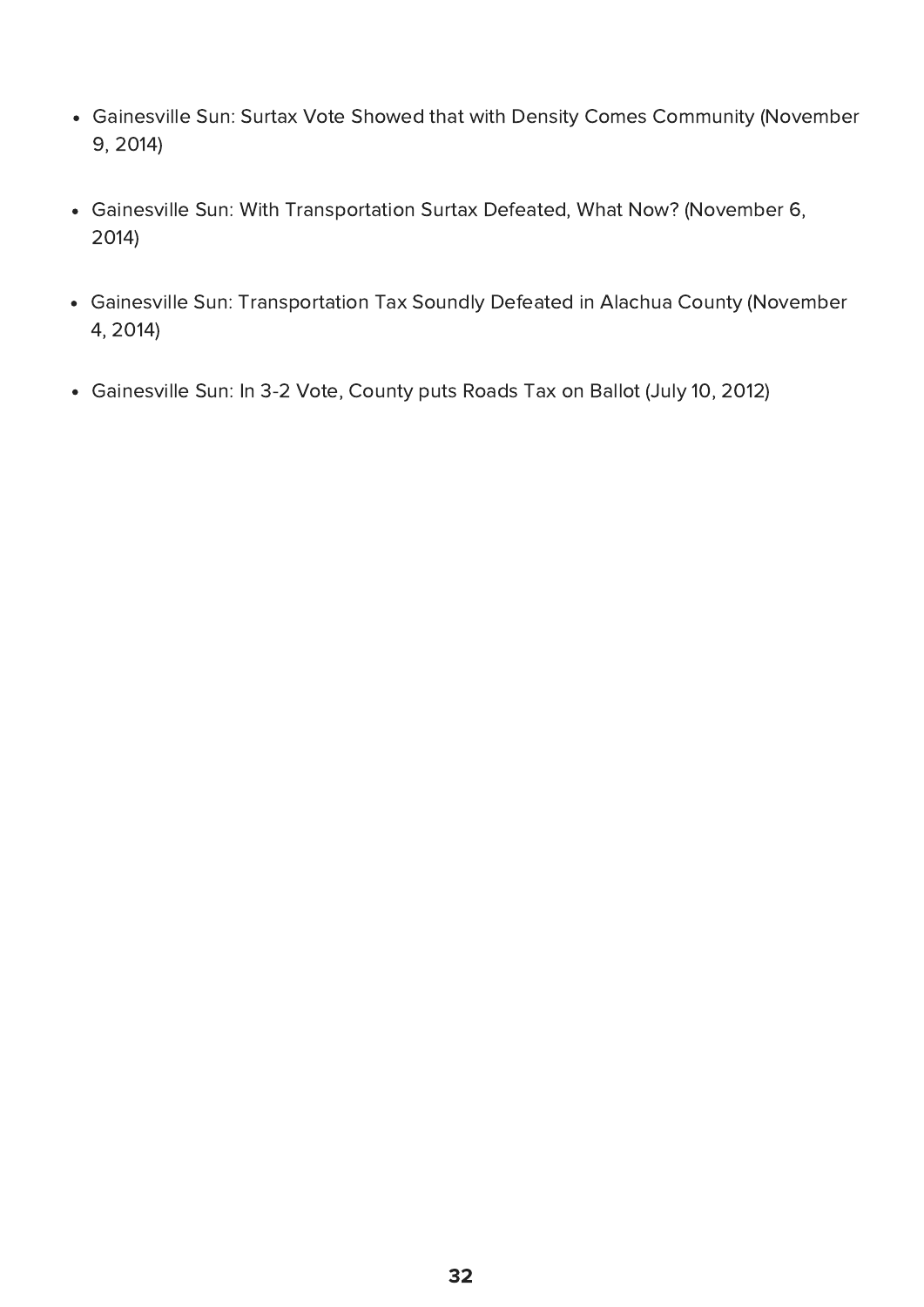# PRESENTATIONS

These links refer to [presentations](http://www.votealachua.com/Portals/Alachua/Documents/Misc/Alachua_County_Ordinance_Initiative_Process.pdf) received by the i3 steering committee on various infrastructure issues throughout the course of the initiative. Follow embedded links to access source material.

- City of [Gainesville](http://www.lakecountychamberalliance.com/Graphics/PennySalesTax/Penny%20Sales%20Tax%20-%20Why%20to%20Vote%20NO.pdf) Parks, Recreation and Cultural Affairs
- [Alachua](http://www.gainesvillechamber.com/wp-content/uploads/2017/09/asco-public-safety-radio-system-presentation-3-1-17.pptx) County Sheriff Public Safety Radio System
- [Alachua](http://www.gainesville.com/article/LK/20160320/News/604145580/GS/) County Public Schools
- Alachua County Roads [Infrastructure](http://www.gainesvillechamber.com/wp-content/uploads/2017/09/I3-Public-Meeting-Road-Briefing-reduced-07102017.pptx)
- Alachua County Children's Services Council (CSC)
	- Part 1 [\(slides](http://www.gainesvillechamber.com/wp-content/uploads/2017/09/CSC-Presentation-for-i3-3.0-FINALpt1.pptx) 1-17)
	- Part 2 [\(slides](http://www.gainesvillechamber.com/wp-content/uploads/2017/09/CSC-Presentation-for-i3-3.0-FINALpt2.pptx) 18-37)
- Gainesville Citizens for Active [Transportation](http://www.gainesvillechamber.com/wp-content/uploads/2017/09/i3-presentation-GCAT-.pptx) (GCAT)
- [Connected](http://www.gainesvillechamber.com/wp-content/uploads/2017/09/i3-presentation-Connected-Gainesville-Presentation1.pptx) Gainesville